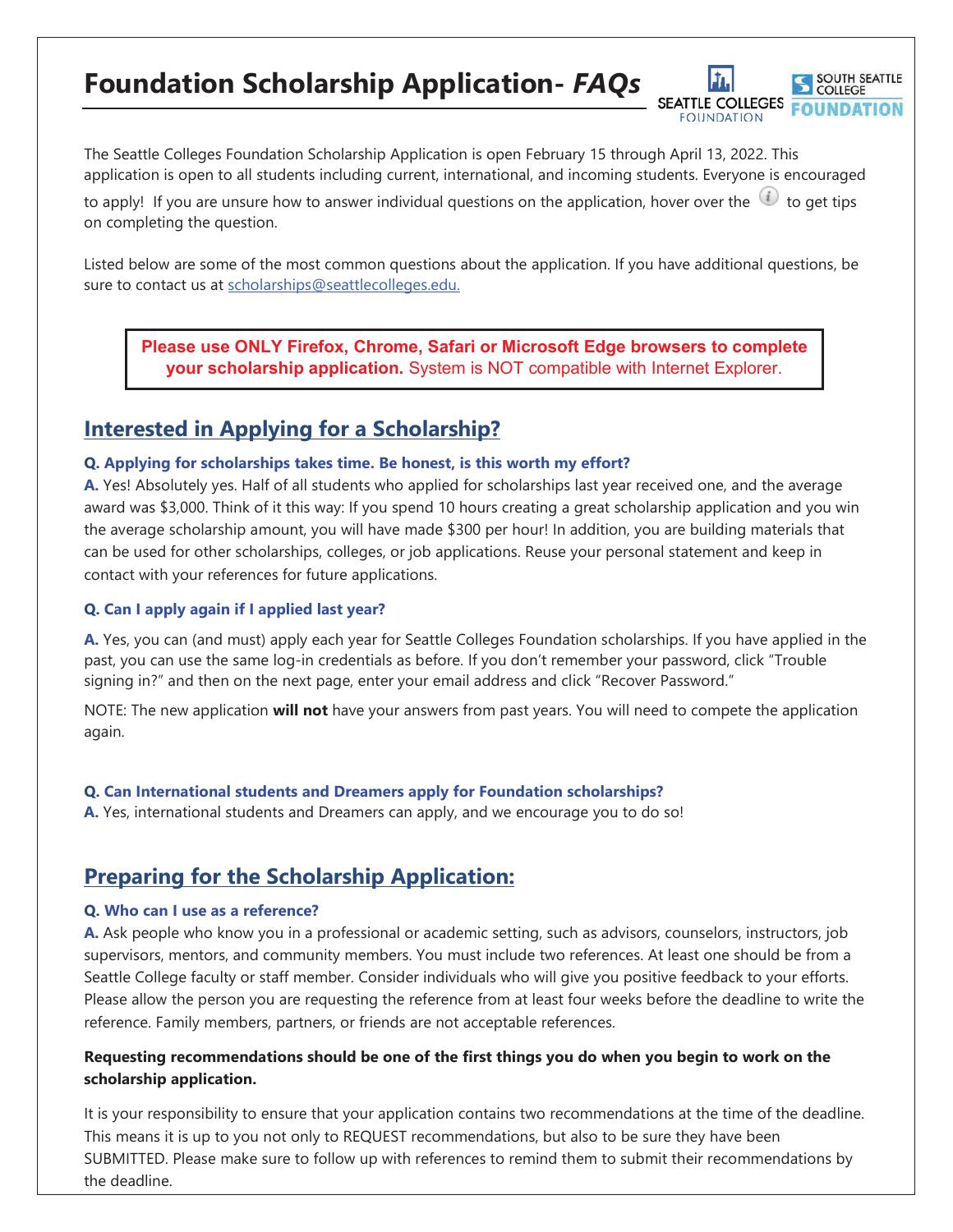# **Foundation Scholarship Application-** *FAQs*

#### **Q. How do I include my references?**

**A.** In your application, you will be asked to provide the name and email address of two people, or "references," who would be willing to recommend you for scholarships. Once you enter their name and email address, each reference will receive an email with a link to the scholarship site. They will create their own login and submit their reference through this system. You can check on the status of your references by logging into your account and clicking the "References" tab at the top of the page.

SOUTH SEATTLE **COLLEGE** 

SEATTLE COLLEGES FOUNDATION

#### **Q. What if I want to ask another individual to be a reference?**

**A.** If one of your references cannot complete your request, you can add another reference to your application. References will have until April 20th to complete their letter of recommendation.

#### **Q. Do I need a transcript to apply?**

**A.** Students must submit a transcript and have earned at least a minimum of a 2.0 grade point average. If you do not have a college transcript for Seattle Colleges, please upload your current class schedule. If you are a recent high school graduate, submit your unofficial high school transcript. If you have a transcript from another college, submit the most recent unofficial transcript. If you do not have any recent transcripts, type a short explanation of why you do not have a transcript and upload this document in place of your transcript.

## **Completing the Scholarship Application:**

#### **Q. How long do I have to complete the application?**

**A.** The application fo scholarships must be submitted by 11:59 pm on April 13, 2022. You are welcome to start and stop work on your application as many times as you like until that date. Make sure to save your work each time before you log out.

#### **Q. How do I qualify for the different scholarships?**

**A.** By completing one application, you automatically apply for *most* of the Seattle Colleges Foundation scholarships. These scholarships are awarded based on academic achievement, financial need, personal history, and specific areas of study or campus. After you submit your application, there may be additional opportunities that you qualify for. To find out, click "Opportunities" at the top of the screen. If there are extra scholarships available to you, they will either be listed under "Recommended," or they will appear in the full list of scholarships with a green "Apply" button next to them. Do not skip these!

#### **Q. Do I have to apply for the FAFSA or WASFA to apply for the scholarship?**

**A.** We highly encourage you to also complete the FAFSA or WASFA to maximize your funding potential. The priority deadline for funding for 2022-2023 financial aid is March 15. However, if you are unable to apply for the FAFSA or WASFA, you will demonstrate your financial need by filling out the required statement of financial need within the scholarship application.

#### **Q. Which email should I use to create an account?**

**A. We prefer that you use your Seattle Colleges email address,** but you can use an alternate email address as long as you check it frequently. It is critical that you check this email account regularly during the scholarship application and review process, as this is the only method that we use to contact you.